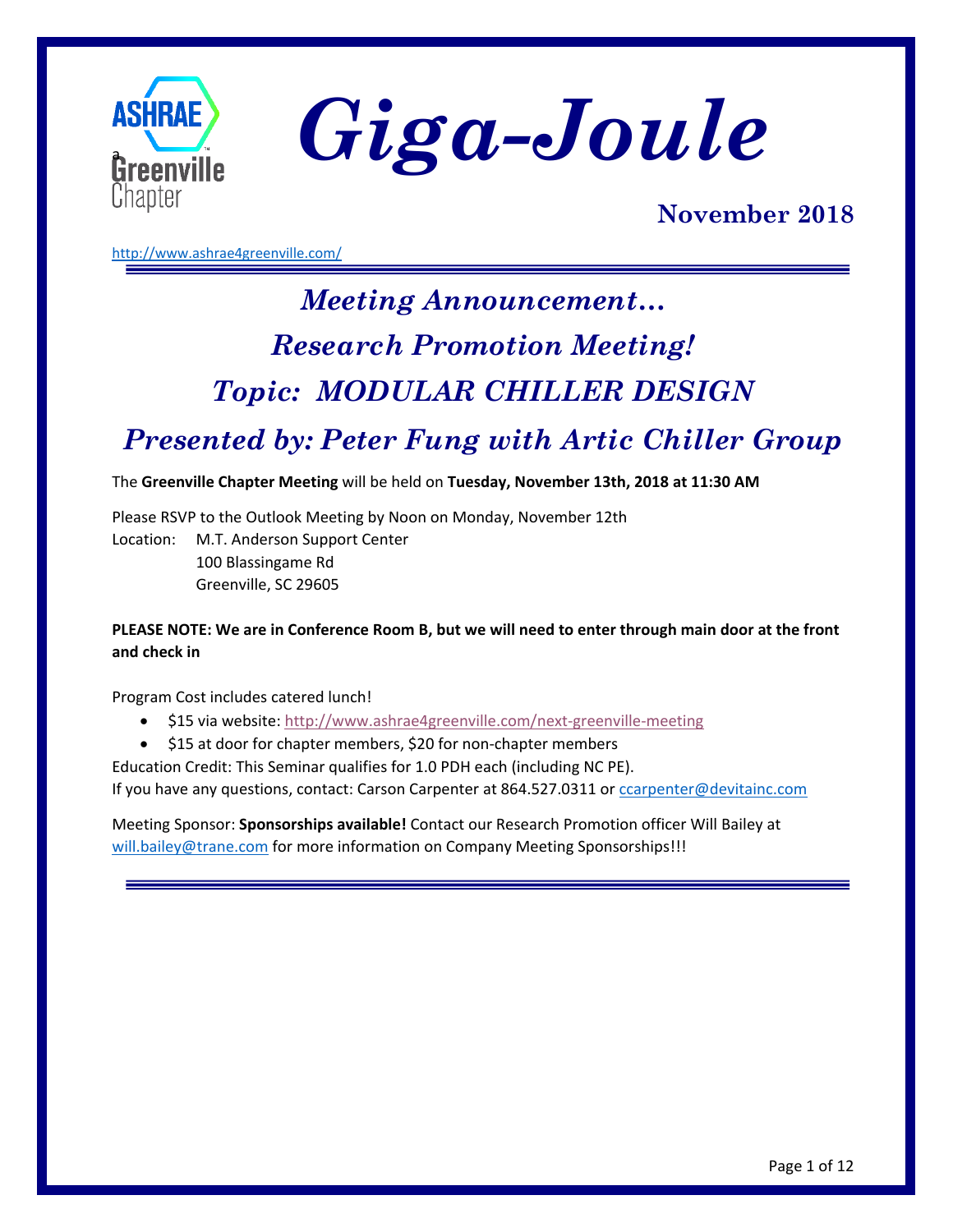

# *Message from the President*

**Jeremy Butdorf** – President **ASHRAE – Greenville Chapter 864-270-3909** [jeremyb@jmpco.com](mailto:jeremyb@jmpco.com)

Being an engineer is no laughing matter… ASHRAE is a global society advancing human well-being through sustainable technology for the built environment. ASHRAE members focus on building systems, energy efficiency, indoor air quality, refrigeration and sustainability within the industry and write standards, research and publish continuing education to help shape tomorrow's-built environment. Our friends and families look at engineers as stereotypical nerds.

I bring all of this up because our ASHRAE Meetings are important from an industry advancement point of view but are also important to be among our peers. You've heard my spiel on fellowship, so I won't beat a dead horse, but how nice is it to come to a room one day out of the month and be among friends in the industry, peers who know what it is like day in and day out of the office life, or life outside those doors…

I heard this before from a fellow ASHRAE member - the optimist sees the glass half full, the pessimist sees the glass as half empty, but the engineer sees the glass as twice as big as it needs to be. If we apply this to our ASHRAE meetings, is the room half full, half empty, or just too big? Let's push hard to fill our space! The more members we have, the more opportunities for fellowship and interaction with individuals who make up our industry!

I'll leave you with this, when it comes to more fellowship at chapter meetings, I take the route of renewable energy…



I look forward to seeing you at our November Chapter Meeting!!!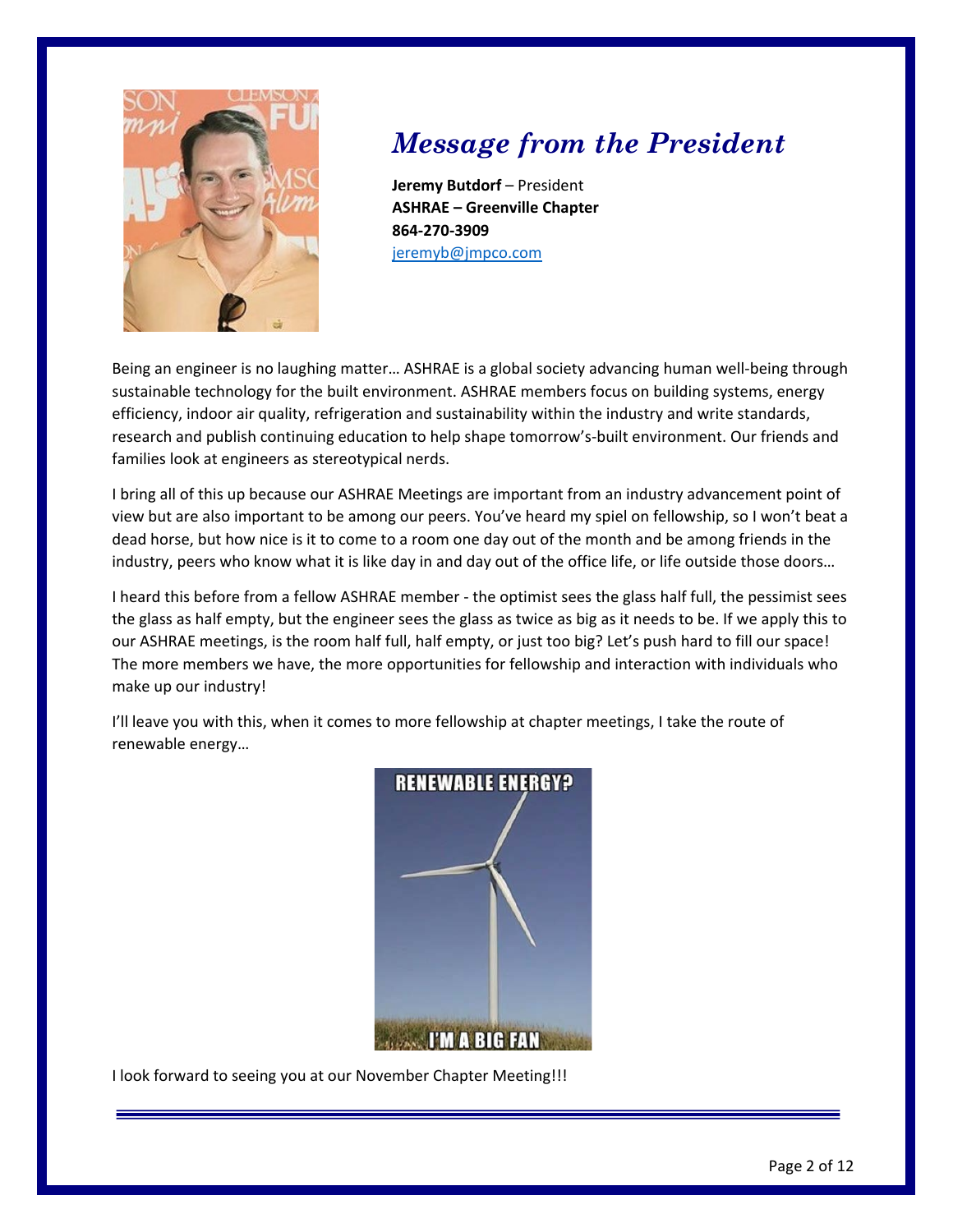# *November Chapter Meeting - Presenter Spotlight*



## Presenter: **Peter Fung – Artic Chiller Group** Program: **Modular Chiller Design**

Peter Fung is the East Region Sales Manager for Arctic Chiller Group. Peter's role is the promotion and application of chillers in environments of Healthcare, University, Education K-12, Data Centers, Laboratory, Commercial, and High Tech Manufacturing facilities through the support of mechanical consulting engineers, mechanical contractors and end users.

Arctic Chiller Group is a leading manufacturer of high efficiency chillers offering configurable modular chiller design with options for heat recovery, air and water cooled centrifugal chillers using the latest industry technology in magnetic bearing compressors. This is innovative compressor technology that does not require lubricating oil and yields the highest IPLV efficiency rating among centrifugal chillers. Artic manufactures in Toronto, Canada and Newberry, SC in a manufacturing facility that is designed to produce some of the industry's highest quality, most durable and best performing products.

Prior to Arctic, Peter Fung held the position of Eastern Regional Sales Manager for Climate Craft and prior to that, Nortek Air Solutions. He has over 15 years of experience in air handling design with a focus on DOAS, Dedicated Outdoor Air Systems, with heat and energy recovery heat exchangers.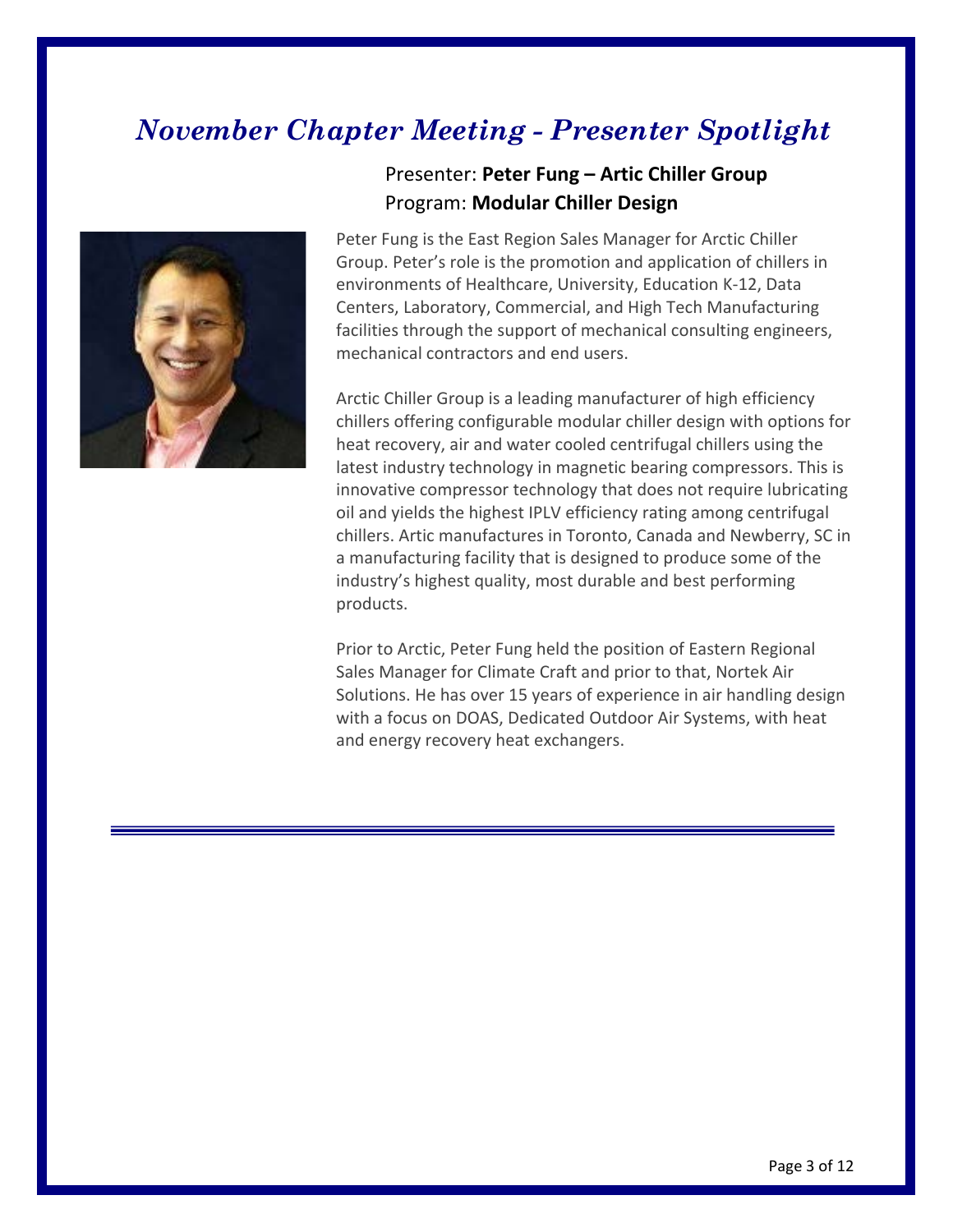## *Research Promotion*

**Will Bailey** Research Promotions Chair [will.bailey@trane.com](mailto:will.bailey@trane.com)

Greetings from ASHRAE Research Promotion and we look forward to seeing you at our November meeting for RP DAY!!! For those of you that don't know me, my name is Will Bailey. Be on the lookout for updated sponsorship levels – the push for our RP Campaign will begin this month! Also, we will be announcing the Golf Tournament dates in the next week or two.

I look forward to working with each of you this year, and I hope to see you at our next chapter meeting!

We appreciate your continued support for our local ASHRAE Chapter.

# *YEA - Young Engineers in ASHRAE*



YEA Chair **Brandon Guy** [bguy@greenville.k12.sc.us](mailto:bguy@greenville.k12.sc.us)

Greetings from Young Engineers in ASHRAE! If you are a new member and under the age of 35, please come see me at the next meeting! I look forward to meeting all our younger members, both at our meetings and at upcoming social events. I am happy to help with all ASHRAE questions to allow you further develop professionally in our industry and to understand our organization. If you have any specific needs or suggestions do not hesitate to let me know and I will do all I can to see they are addressed.

I am looking for ideas for social events and outings for this year. Right now, we are looking into another Brewery Tour, a Swamp Rabbits Tour and Hockey Game, as well as a Gun Range Tour. If you have any other events you are interested in, please let me know!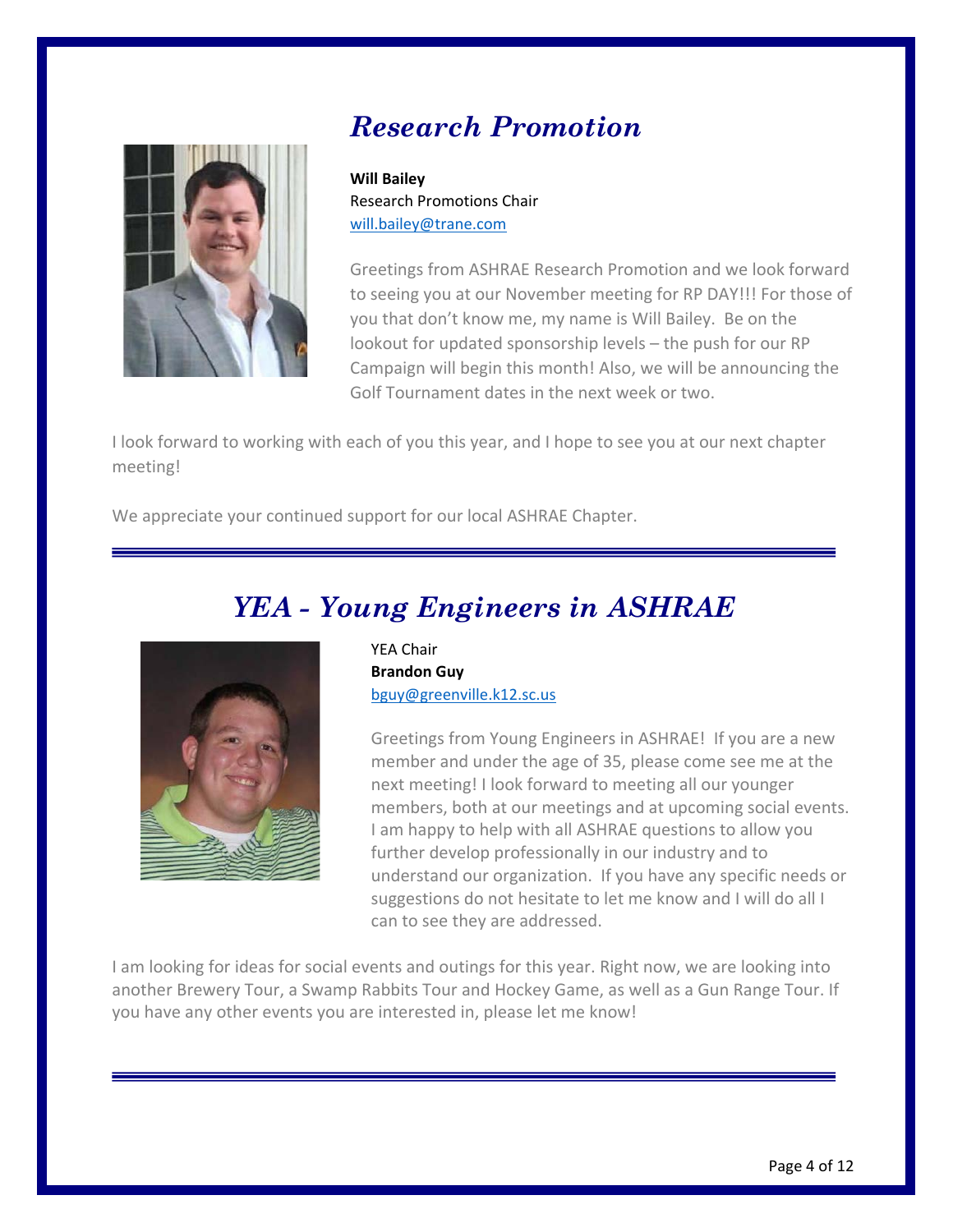## *Government Affairs Committee*



## **Rodney Hinton** GAC [rhinton@palmettoairbalance.com](mailto:rhinton@palmettoairbalance.com)

Greetings from ASHRAE GAC! Chapter Government Affairs has gone through some recent changes - **The Grassroots Government Advocacy Committee officially changed its name to the Government Affairs Committee**. This name change came after discussions were held within the Committee and with ASHRAE leadership. This is a Society-wide change so we

look forward to working with the Chapter Government Affairs Committees**.**

Thank you, I look forward to seeing you at our next meeting.





**Ryan Tonnsen** Treasurer Greenville ASHRAE [wtonnsen@greenville.k12.sc.us](mailto:wtonnsen@greenville.k12.sc.us)

Our finances remain stable and we continue to provide a great menu during our meetings. We voted during the BOG Meeting to increase the cost of meals for members to help cover the rising meal costs – but we will continue to offer quality lunches. Please continue to support ASHRAE by becoming a "Presenting Sponsors" - if you are interested in being a presenting sponsor, please let me know!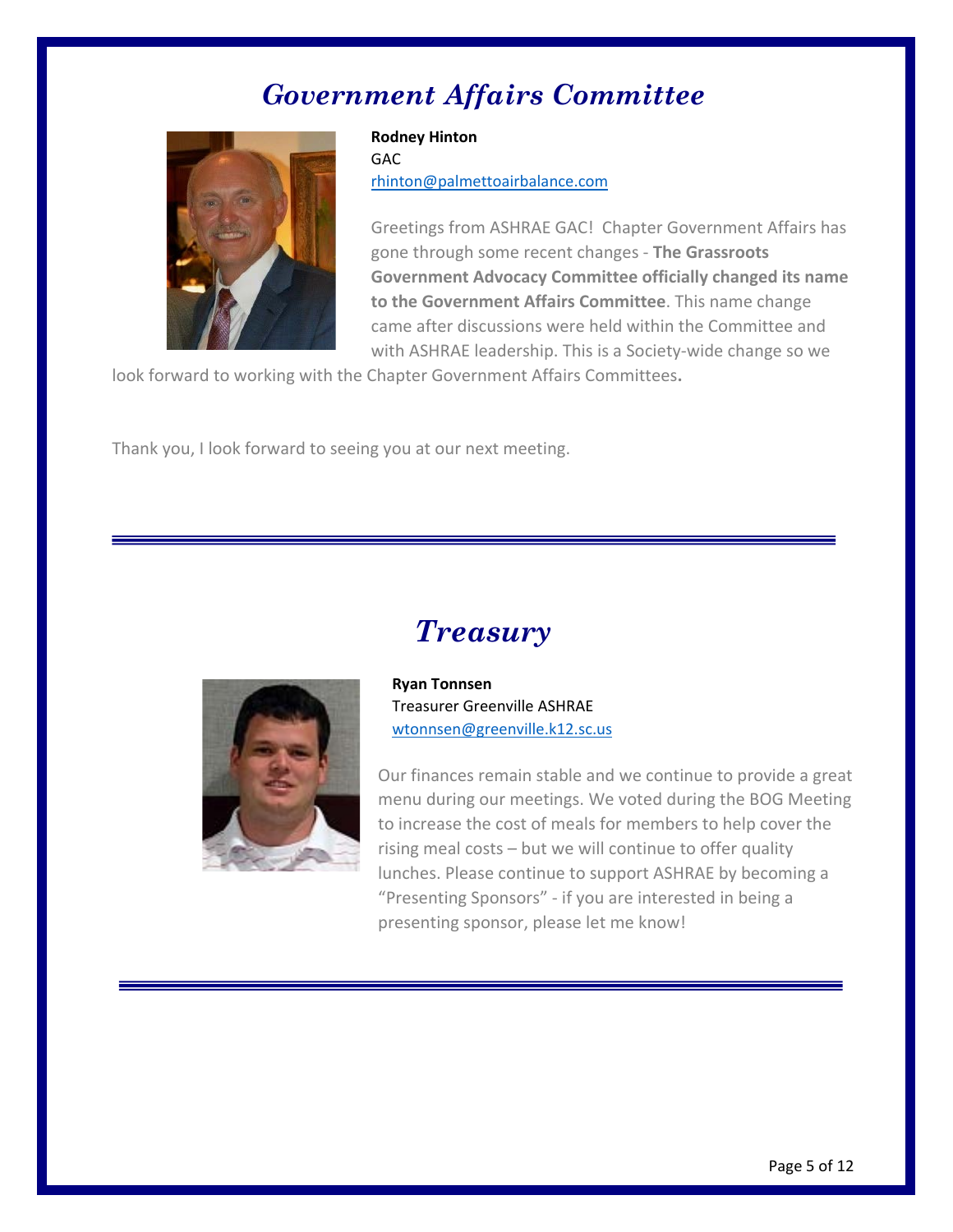# *Membership*



**Brandon Dillard** Membership Promotion Greenville ASHRAE [wtonnsen@greenville.k12.sc.us](mailto:wtonnsen@greenville.k12.sc.us)

Greetings ASHRAE Greenville! I am your Membership promotion chair for the year. Please continue to support ASHRAE by becoming a member if you aren't currently and also invite new potential members from your offices or someone you work with. If you would like to join, please let me know!!!

# *In efforts to keep you updated, visit us at:*

WEBSITE: [www.ashrae4greenville.com](http://www.ashrae4greenville.com/) LINKEDIN: [https://www.linkedin.com/groups?home=&gid=8154388&trk=anet\\_ug\\_hm](https://www.linkedin.com/groups?home=&gid=8154388&trk=anet_ug_hm) EVENTCALENDR: [View ASHRAE Greenville Chapter Meetings calendar](http://www.google.com/calendar/embed?src=MzlnNDY4aDhxbWQycmc5OGdjNGJ1cm9rYjBAZ3JvdXAuY2FsZW5kYXIuZ29vZ2xlLmNvbQ)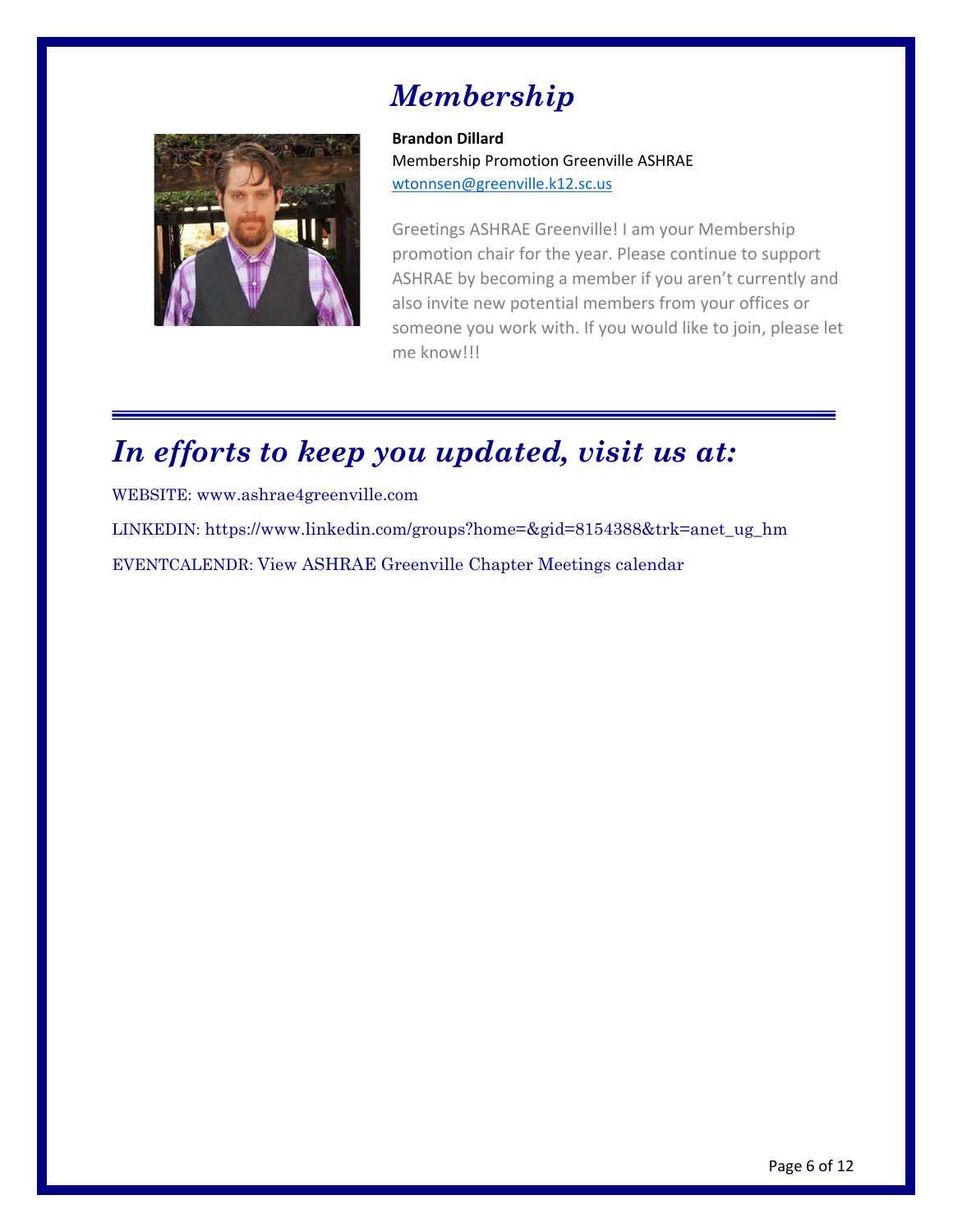# *ASHRAE Winter Conference*

**Registration is now open so Start Planning for** 2019 ASHRAE Winter Conference**, Jan. 12 – 16 in Atlanta, GA**





**2019 ASHRAE WINTER CONFERENCE** JANUARY 12-16 //AHR EXPO JANUARY 14-16

The 2019 ASHRAE Winter Conference & AHR Expo is your can't-miss industry event of the year. Join the world's brightest thinkers and most influential sustainability leaders for a closer look at today's demanding challenges, emerging trends, and biggest opportunities in the HVAC&R industry.

If you'd like to register now, please click the link below:

<https://www.ashrae.org/conferences/winter-conference>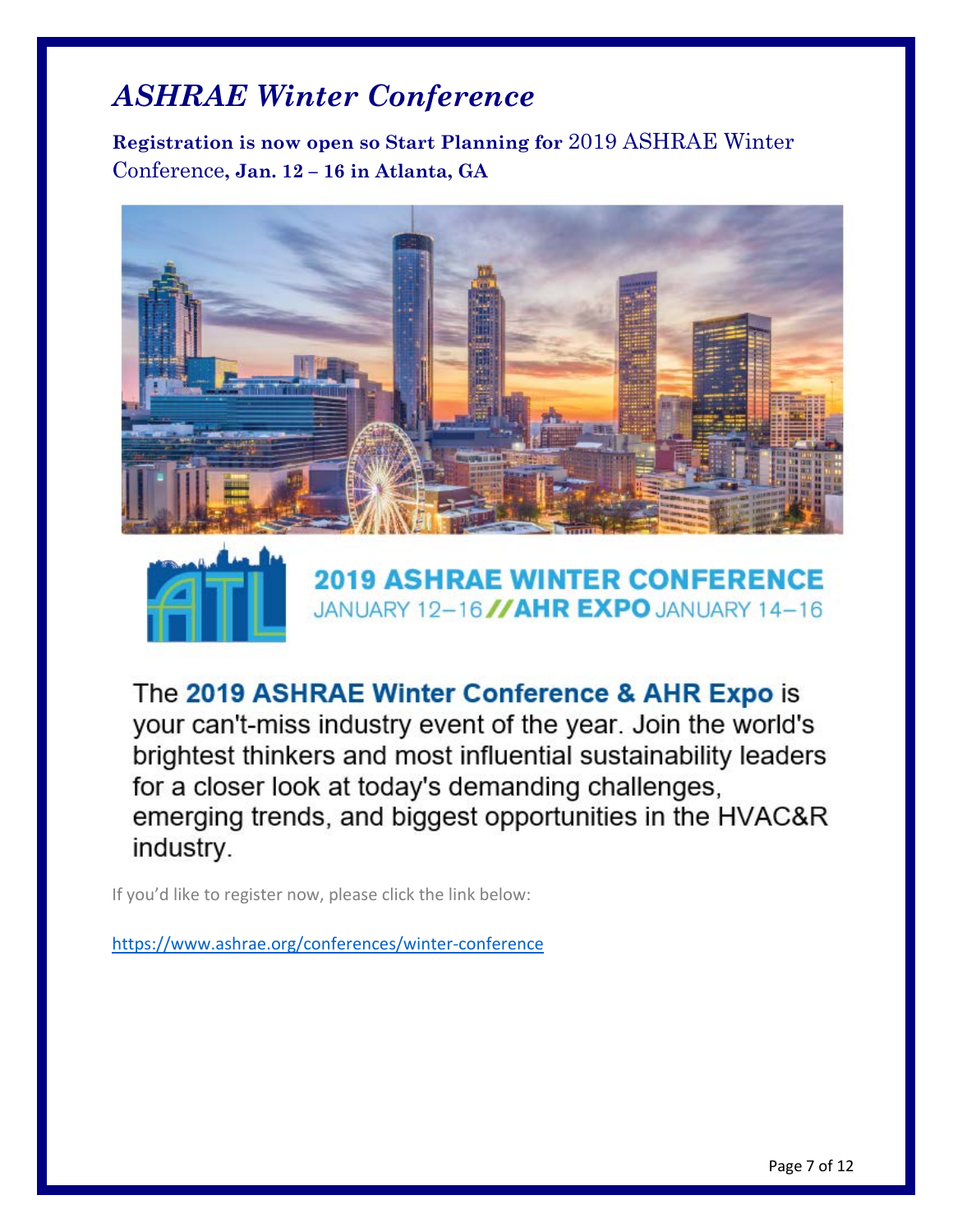# *2018-2019 ASHRAE Greenville Chapter Board*

| <b>Chapter President</b>                                    | <b>Jeremy Butdorf</b>    |
|-------------------------------------------------------------|--------------------------|
| <b>Chapter President Elect / VP</b>                         | <b>Tigue Garick</b>      |
| <b>Chapter Secretary</b>                                    | <b>Alan King</b>         |
| <b>Chapter Treasurer</b>                                    | <b>Ryan Tonnsen</b>      |
| <b>Chapter Board of Governors</b>                           | <b>Devon Cortright</b>   |
| <b>Chapter Board of Governors</b>                           | <b>Karl Counts</b>       |
| <b>Chapter Board of Governors</b>                           | <b>Bill Knight</b>       |
| <b>Chapter Board of Governors</b>                           | <b>Brandt H Williams</b> |
| <b>Chapter Board of Governors</b>                           | <b>Myrna Dayan</b>       |
| <b>Chapter Technology Transfer Chair</b>                    | <b>Carson Carpenter</b>  |
| <b>Chapter Membership Promotion</b><br>Chair                | <b>Brandon Dillard</b>   |
| <b>Chapter Research Promotion Chair</b>                     | <b>Will Bailey</b>       |
| <b>Chapter Student Activities Chair</b>                     | <b>Daniel Lowe</b>       |
| <b>Chapter Government Affairs</b><br><b>Committee Chair</b> | <b>Rodney Hinton</b>     |
| <b>Chapter Historian</b>                                    | <b>Alan King</b>         |
| <b>Chapter Honors and Awards</b>                            | <b>Devon Cortright</b>   |
| <b>Chapter Webmaster</b>                                    | <b>Karl F Counts</b>     |
| <b>YEA Chair</b>                                            | <b>Brandon Guy</b>       |
|                                                             |                          |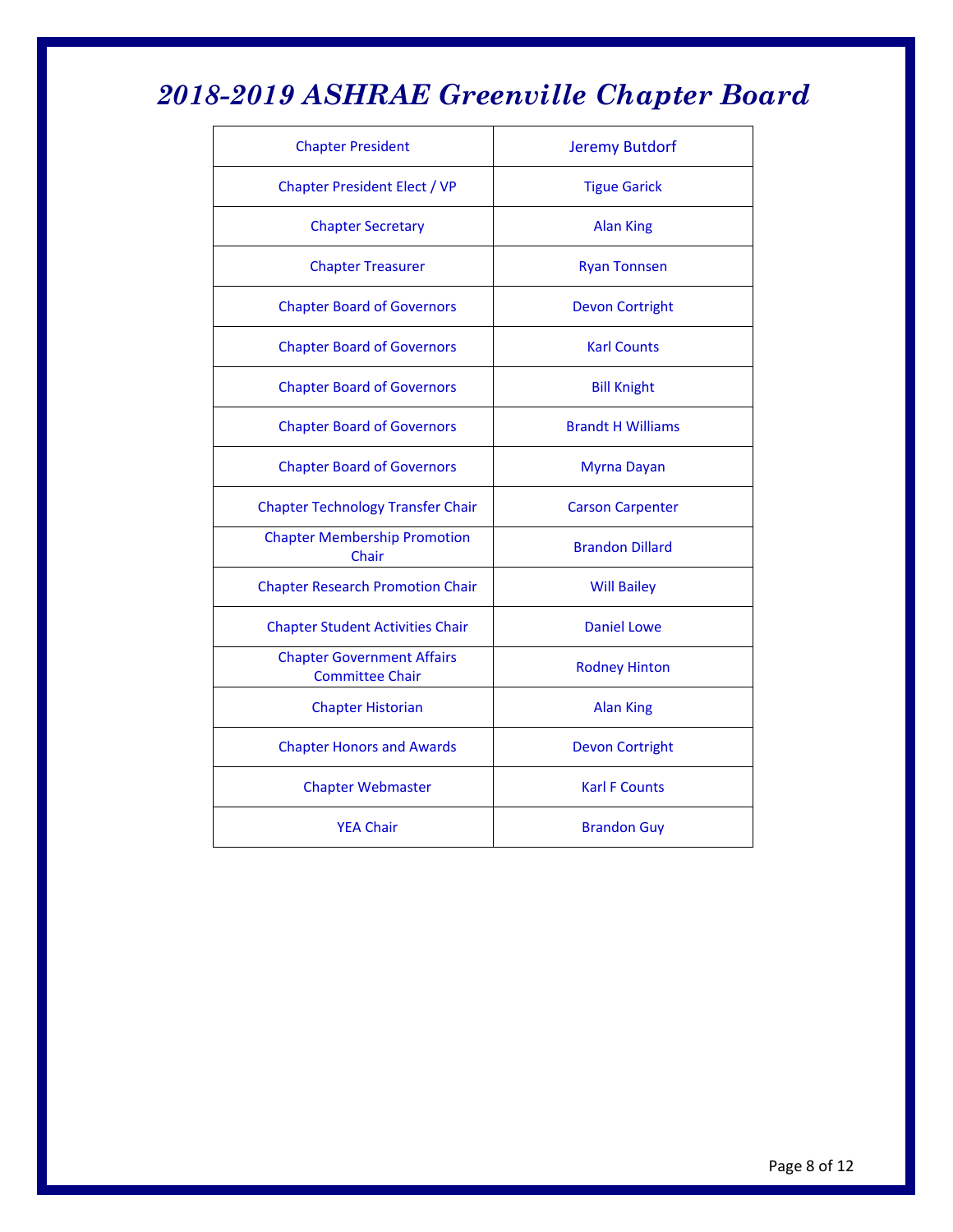

#### **Shaping Tomorrow's Built Environment Today**

#### **November 8, 2018**



#### ORNL Develops Means to Control Heating, Cooling of Large Network of Buildings

OAK RIDGE, Tenn.-Oak Ridge National Laboratory has developed a method to control the heating and cooling systems of a large network of buildings for power grid stability. "We developed control schemes that don't require a large number of calculations and can be implemented easily on existing HVAC systems that have simple on-off controls," said ORNL's Mohammed Olama. Simulations found that the controls are successful in providing frequency regulation from 50 buildings, while keeping indoor temperatures within 0.5°C (0.9°F) of a set range.

PHOTO: Schematic of the control architecture for a fleet of HVAC units to harness the demand from multiple buildings to help balance the power grid. CREDIT: Andy Sproles/ORNL

#### Siemens Completes Shallow Water Test of Subsea Power Grid



#### Arizona Utility, NREL Launch Large-Scale Home Energy Storage Study

TEMPE, Ariz.-An Arizona utility is collaborating with the National Renewable Energy Laboratory (NREL) on one of the largest battery energy systems (BES) studies to date, involving up to 4,500 of its customers. Salt River Project (SRP) is providing qualified customers financial incentives to purchase a residential battery system. Select customers will participate in a research study to provide a large-scale analysis of the impacts of BES technologies. NREL will assist the utility throughout the three-year program by evaluating battery technologies and interpreting data about customer battery use.

PHOTO: Households in central Arizona will participate in the study. CREDIT: NREL



## ALL THIS AND MUCH MORE ON THE LINK BELOW:

## [ASHRAE HVAC&R INDUSTRY NEWS LINK](https://contentsharing.net/actions/email_web_version.cfm?ep=Ka8X69rHJOE_gcOnb4sjKRuCAv09927VGSiqvsXTFTs_by5tSQ03I5ttmXzO62Bg6-eRr9X3dQPo7p5r53x2FDk77kXs0VwypoDb22rjS1s3SucRW0QRfc02YDpaQzhV)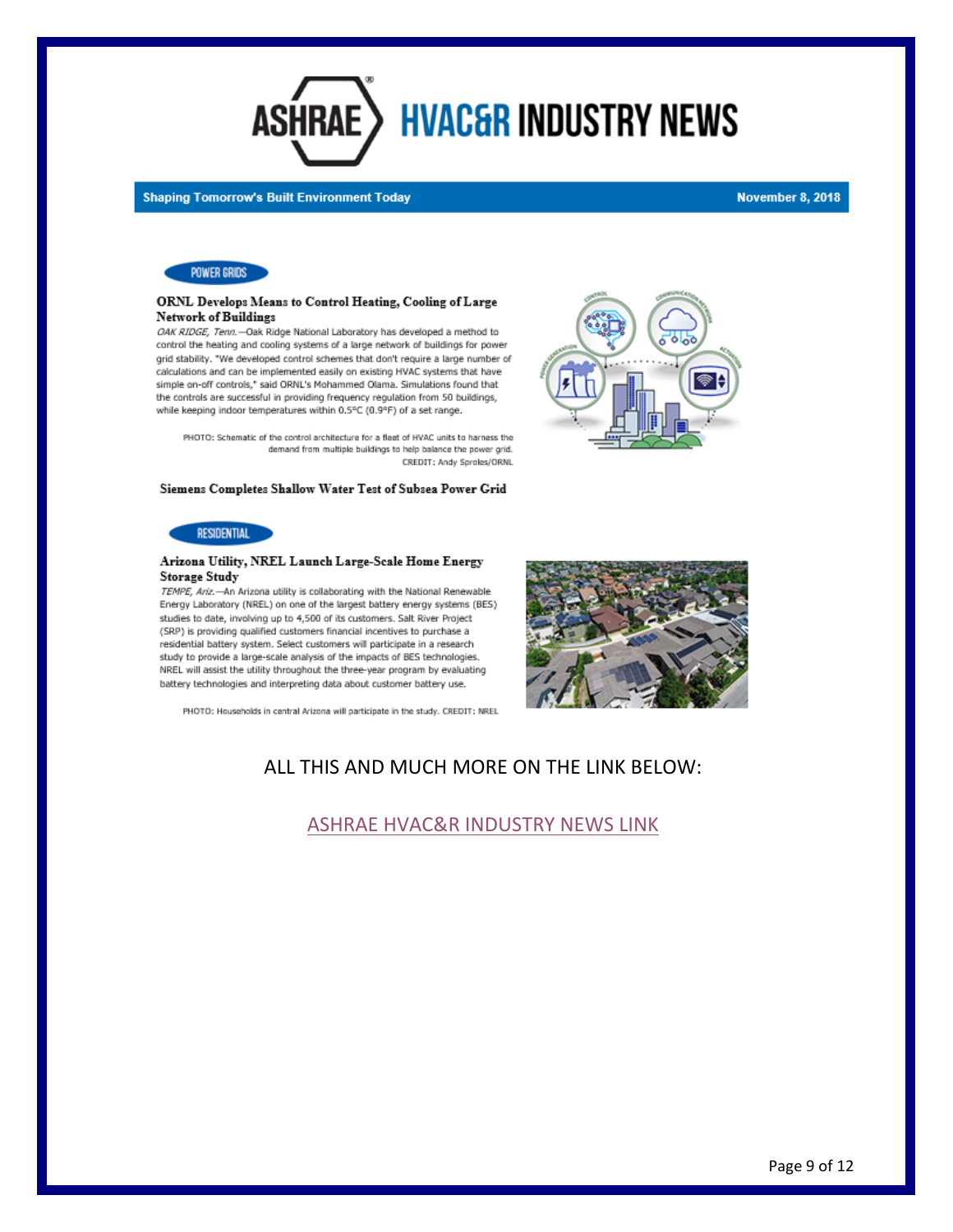# JASHRAE



### November 2018 **Digital Journal**

This month's cover article compares exhaust efficiencies for wallmounted and single island ventilation hoods in commercial kitchens. Other articles discuss best practices for OA economizers in hospitals, water-side economizers for data centers, and avoiding centrifugal chiller surge.

The November 2018 issue of the ASHRAE Journal is available now online! All of these products can be accessed and request from the ASHRAE Website at the link below:

[ASHRAE JOURNAL ONLINE](https://www.ashrae.org/technical-resources/ashrae-journal)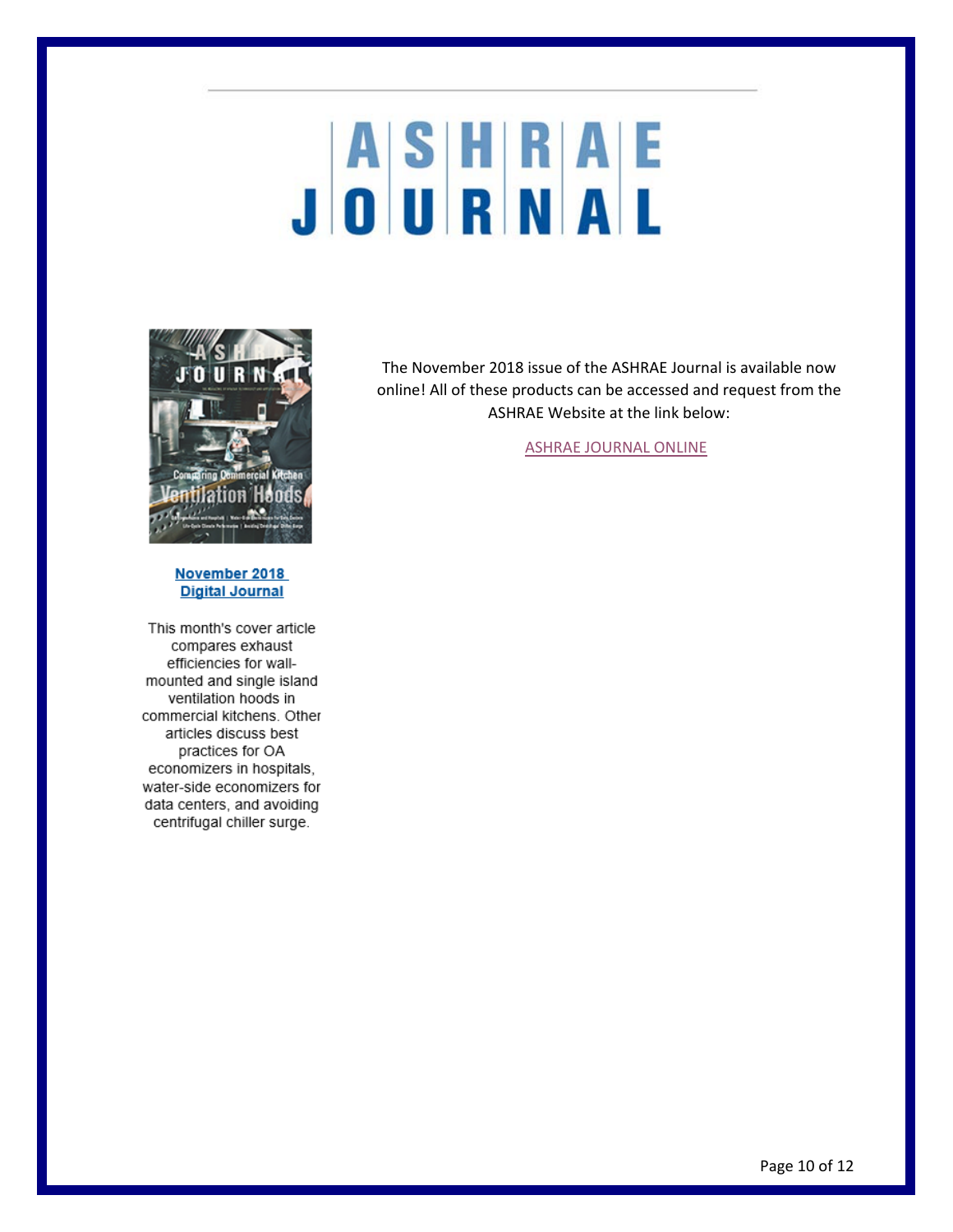

# **SAVE THE DATE**

**NOVEMBER** 

# #GI<sup>W</sup>INGTUESDAY

Mark your calendars! November 27 is #Giving Tuesday, a global day of giving fueled by social media and donors just like you!

You can take part in supporting ASHRAE's mission to improve lives through a healthier, more energy efficient built environment on #Giving Tuesday November 27 - make a gift using the links below.

<https://www.ashrae.org/make-a-gift>